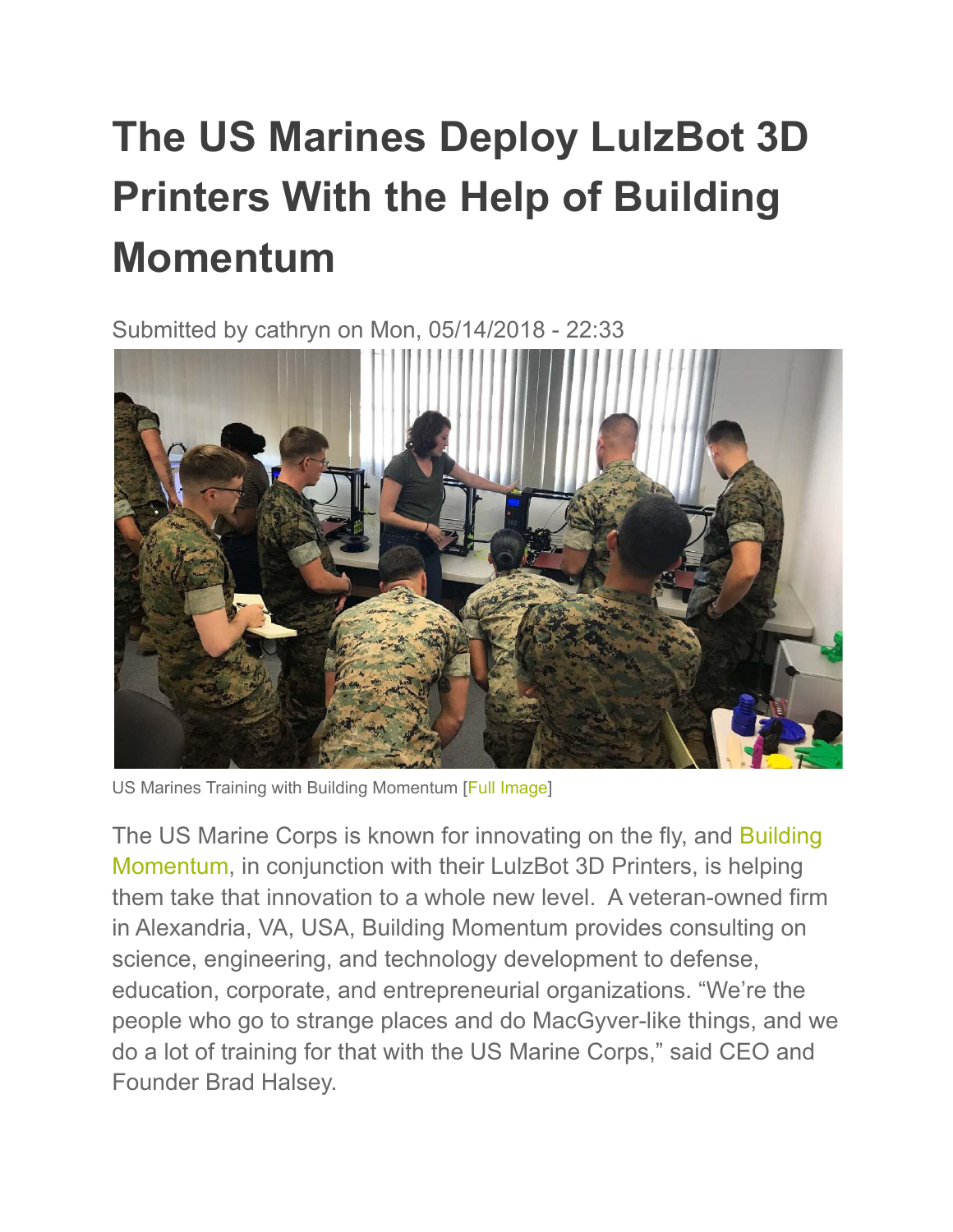Having utilized his command of military 3D printing during his deployment in Iraq, problem solving in high pressure conditions, Halsey was inspired to share his expertise and enthusiasm. Since 2015, Building Momentum has been helping innovators around the world, providing intensive instruction in such fields as mobile lab design, 3D printing in combat, and CAD software. About his client base, Halsey said, "Anyone from teachers to Seal Team guys, you name it. The client who has gotten most of our training is the U.S. Marine Corps, and all of our training is extremely immersive."

## **LulzBot 3D Printers: The First Choice for Innovative Solutions**



When time is of the essence, problem solving with technology becomes a necessity. Building Momentum's training includes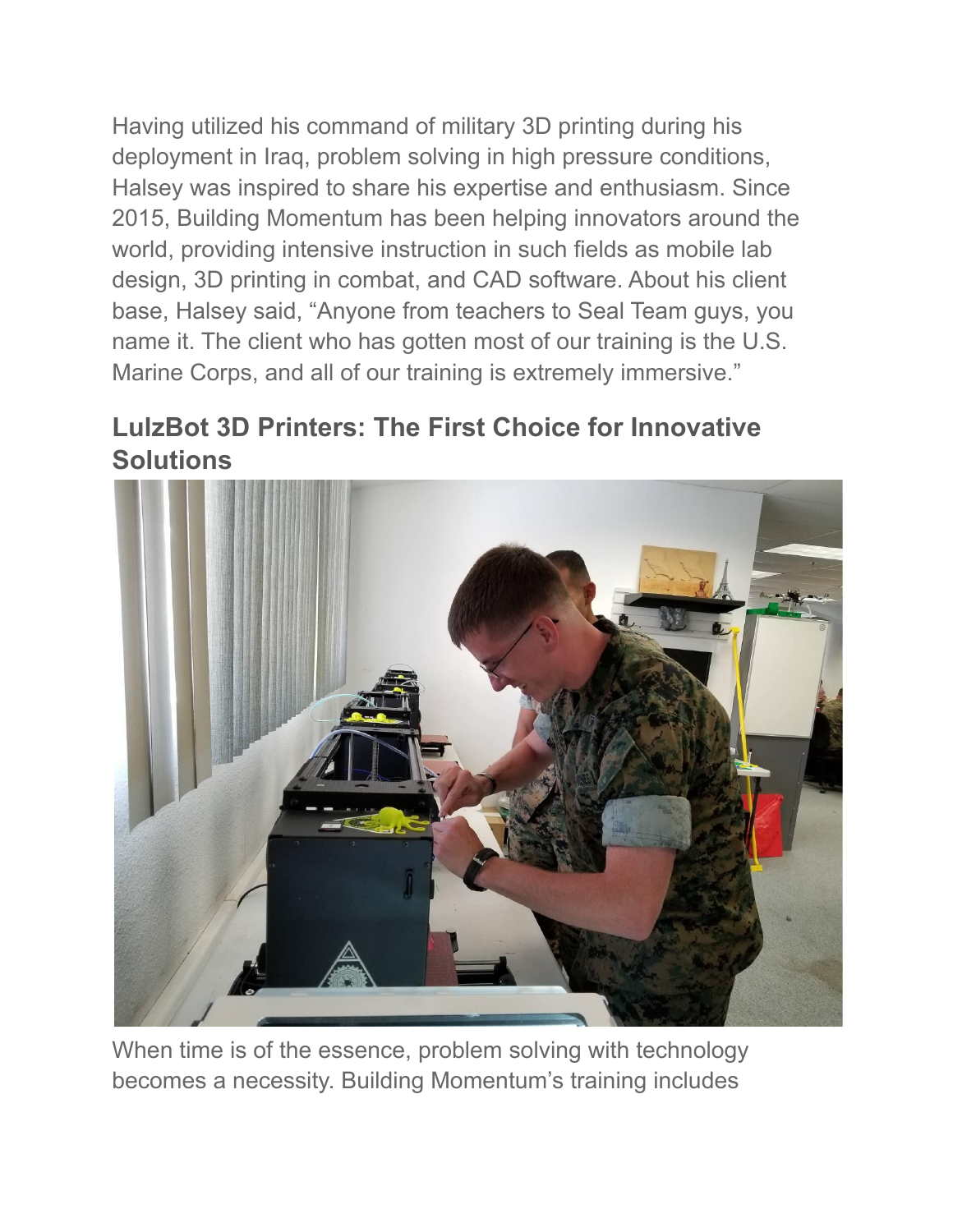team-oriented challenges requiring a combination of emerging technology and creativity in order to achieve a technical objective within a designated time constraint. They present multi-faceted creative challenges under pressure, every day for a week or more. One of the more impressive uses for LulzBot 3D Printers involved the creation of 3D printed bridges, fit together in segments, with no adhesive material. The bridge that held the most weight, roughly 250 pounds, currently holds the record.

Halsey recently returned to the United States from Kuwait, where his team supplied Marines with [LulzBot TAZ 6 3D Printers](https://www.lulzbot.com/store/printers/lulzbot-taz-6) and provided military 3D printing training on deconstruction and reassembly. "The TAZ 6s that we have in Kuwait, we teach them how to tear them down and build them back up," Halsey said. "Having the ability to remake the parts is actually pretty useful, and that's one of the reasons we like the TAZ over other printers."

The fact that LulzBot 3D Printers are certified Open [Source Hardware](https://www.oshwa.org/) is a big deal for Halsey, who sounded off about the advantages of Free and Open Source technology. "I have a very strong and adamant philosophy that whatever I teach a Marine, they have to be able to do at home, after hours, overseas, anywhere they can," Halsey said "So we train everyone explicitly, as much as humanly possible, to use Open Source stuff."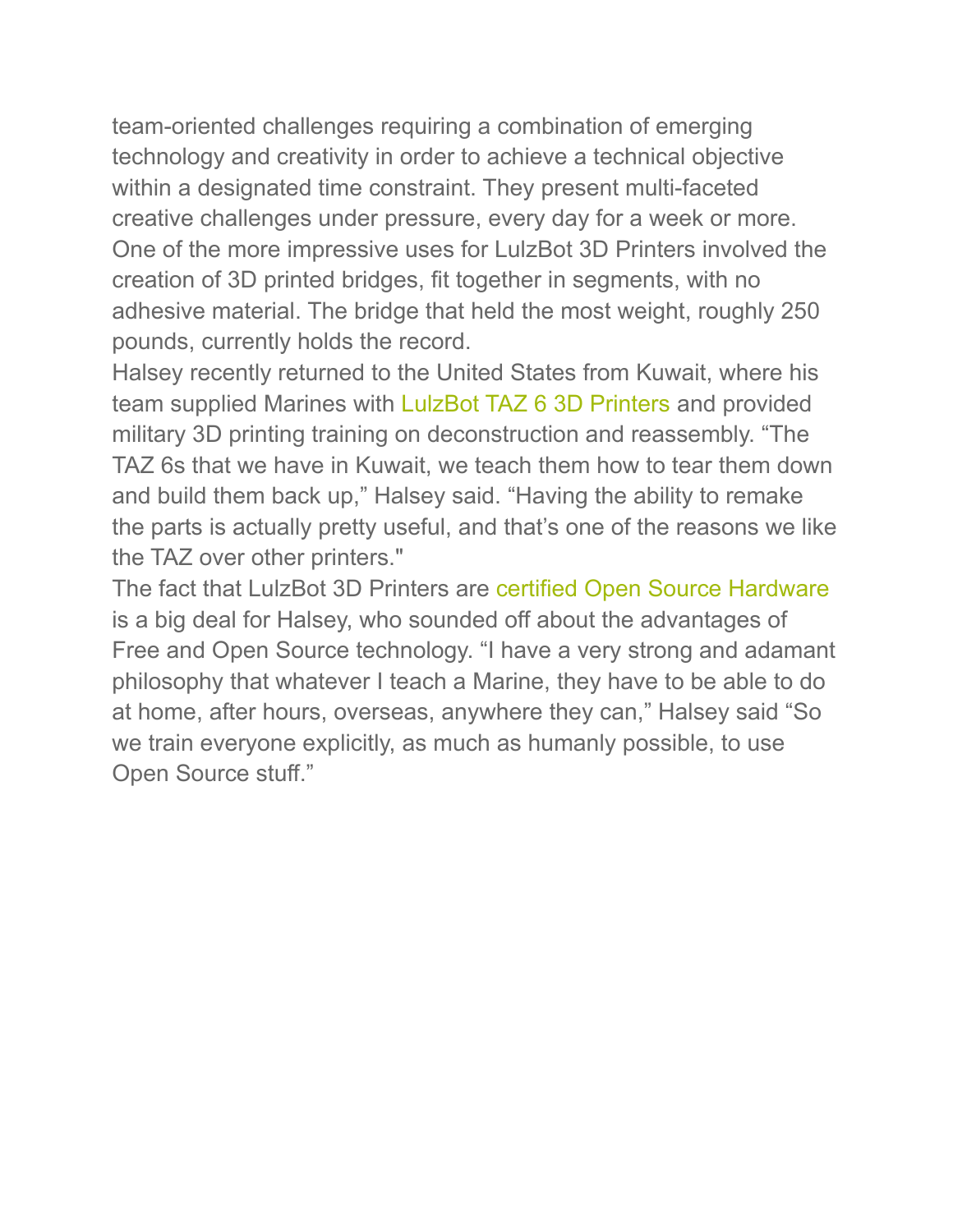## **Missions Made Possible with 3D Printing**



For Halsey and his team, training is only the beginning. Building Momentum will soon be opening their own community-driven, co-working makerspace in Washington D.C. where small businesses, artists, and educators can gain full-time access to machines and training courses for rapid prototyping as well as artistic innovation. "If you use a TAZ 6 to make a product and it's going well, you're going to buy more TAZ 6s as you expand your business," Halsey said.

When asked about specific uses for LulzBot 3D printers in the Marines, Halsey was quick to disarm the notion of weapons: "A lot of the things we focus on are some other types of solutions and development technologies, things that can help in other ways that aren't just some weapon accoutrement." Buckles, handles, camera